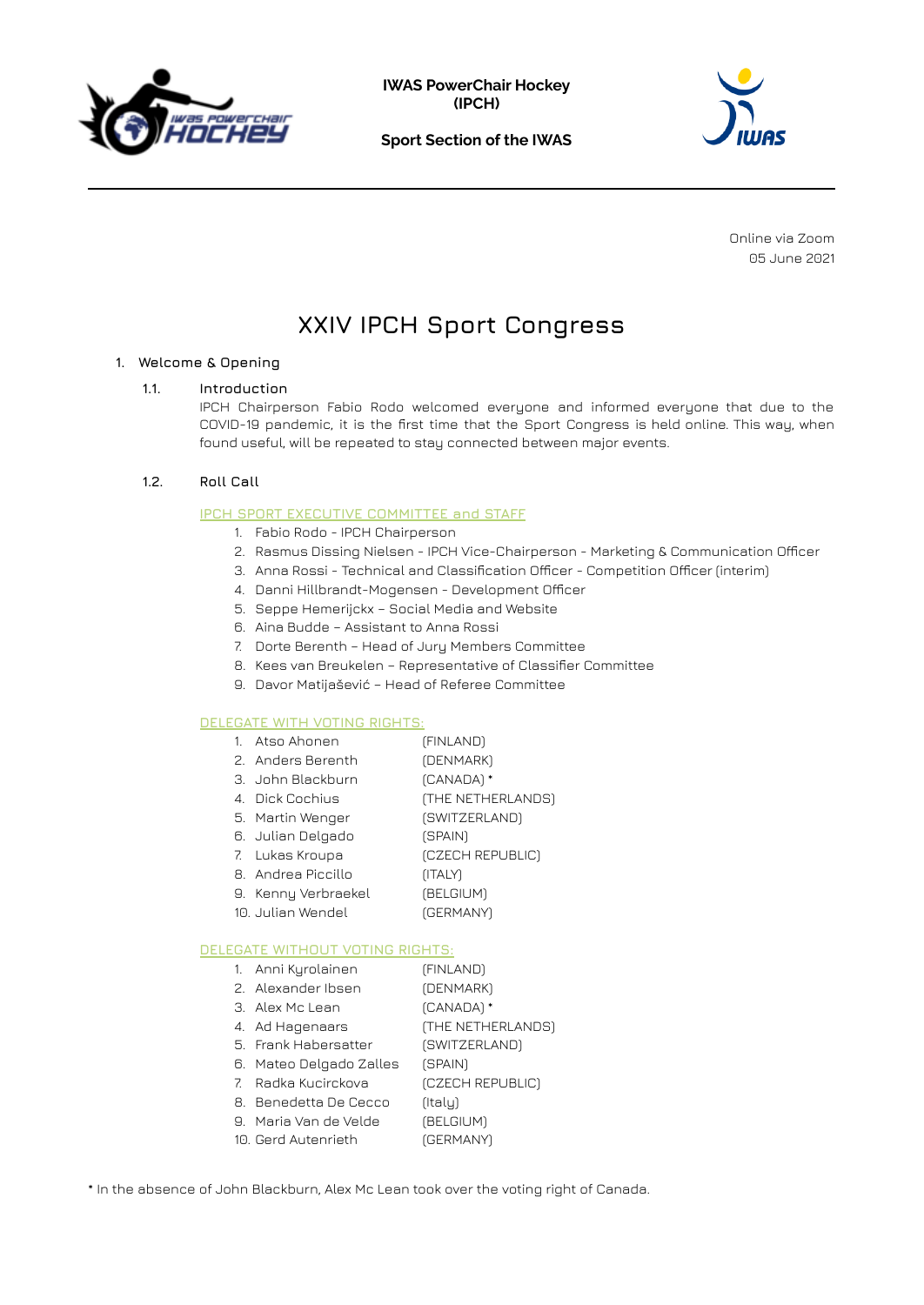



# **OBSERVERS:**

| <b>From Nations</b> |
|---------------------|
|                     |

| 1.             | Ashleigh White       | (AUSTRALIA)       |
|----------------|----------------------|-------------------|
|                | 2. Bas Van Dycke     | (BELGIUM)         |
|                | 3. Emmett Britton    | (CANADA)          |
|                | 4. Paul Desaulniers  | (CANADA)          |
|                | 5. Meghan Hines      | (CANADA)          |
|                | 6. Alejandro Diaz    | (SPAIN)           |
| $\overline{7}$ | Juri Lehtmets        | (ESTONIA)         |
|                | 8. Petri Matikainen  | (FINLAND)         |
|                | 9. Riina Kaisa Ojala | (FINLAND)         |
|                | 10. Mark Palmer      | (GREAT BRITIAN)   |
|                | 11. Ellie Currant    | (GREAT BRITIAN)   |
|                | 12. Gerry Kinsella   | (GREAT BRITIAN)   |
|                | 13. Hetty Wieringa   | (THE NETHERLANDS) |
|                | 14. Katie Frayer     | (USA)             |
|                | 15. Damon Leivestad  | (USA)             |

# IPCH Officials

| 1.                    | Gerda Nelles      | (BELGIUM)         |
|-----------------------|-------------------|-------------------|
| 2.                    | Matthias Vanhove  | (BELGIUM)         |
| З.                    | Zdenek Kaminek    | (CZECH REPUBLIC)  |
| $\mathcal{A}_{\cdot}$ | Saila Luumi       | (FINLAND)         |
| 5.                    | Ilkka Siiki       | (FINLAND)         |
| 6.                    | Gaetano Glorioso  | (ITALY)           |
| $\mathsf{Z}$          | Luca Tomasi       | (ITALY)           |
| 8.                    | Eugenio Trevisan  | (ITALY)           |
| 9.                    | Alessio Zanoni    | (ITALY)           |
| 10.                   | Alvaro Daza Juana | (SPAIN)           |
| 11.                   | Ricarda Hess      | (SWITZERLAND)     |
| 12.                   | Pieter Borgers    | (THE NETHERLANDS) |
| 13.                   | Marjan de Ridder  | (THE NETHERLANDS) |
| 14.                   | Marianka Wajer    | (THE NETHERLANDS) |
| 15.                   | Inge de Zwart     | (THE NETHERLANDS) |

# **INTERNATIONAL RELATIONS:**

|    | Merita Bruun   | (IFF)       |
|----|----------------|-------------|
| 2. | John Liljelund | <b>IFFT</b> |

Merita Bruun introduced herself. She is responsible for developing the cooperation between the different para-floorball organizations. John Liljelund is IFF Secretary General who informed the attendees what IFF is.

#### **1.3. Adoption of Agenda**

Coffee breaks are added. The Agenda is then adopted as proposed.

# **2. Minutes previous Sport Assembly**

**2.1. Matters arising from the minutes** Nothing to be amended.

#### $2.2.$ **2.2. Adoption minutes 13th Sport Congress, Italy 2018**

No Objections. The previous meeting minutes – Italy 2018 - are adopted as proposed.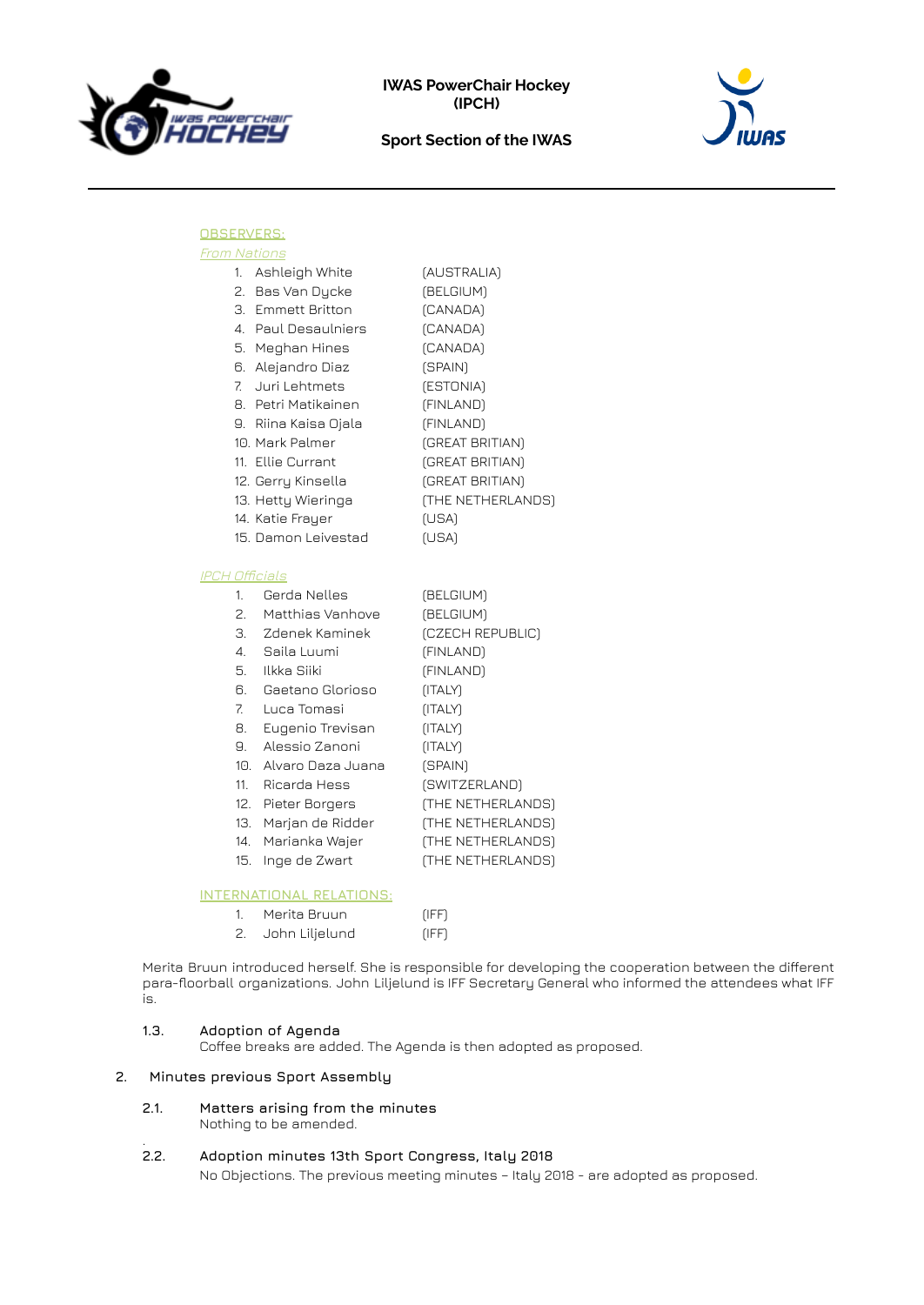



#### **3. Report**

#### **3.1. Sport Executive committee**

The Sport Executive Committee held regular meetings every 3 weeks. In addition, extra meetings are being held when needed. Fabio Rodo thanks all the SEC members and Subcommittee members for doing the work voluntarily. Thanks to them, the sport is still developing and growing. IPCH, by the chairperson, was present in almost every IWAS Executive Board Meetings; in person as well as online. IPCH was also present at the biannual VISTA Meeting, where the new ideas and researches about classification are shared. New meeting has been held with FIPFA, who will be present later, with the aim of looking for potential collaboration. There were contacts with the company who manufactures the Strike Powerchairs to see if a hybrid Powerchair, good for Powerchair Hockey and Powerchair Football, can be made. This project is stopped. Several meetings with IFF has been held to see how we can collaborate more.

New members were recruited to the Sport Executive Committee, which is needed to divide the workload. This is still an ongoing task as there are still vacant positions. New peoples are needed both in the subcommittees as well as in the SEC.

#### **2018**

After the World Championship 2018 there was a tournament in Tallin. The new World Ranking System has been implemented. It takes into account all the results of every official competition and current performances of the teams and not just on the results of one competition. The Jury Members group has been split into Jury members and Referee Observers, as they both have different and specific tasks during a competition. Work and contacts have been established with FIPFA about speed controls. The Match table App has been tested but still under development.

#### **2019**

IWAS IPCH Qualification Tournament for the European Championship was held in Prague. Classification Research on Trunk Functionality has been done and already applied during a classification session in May in Italy. Work and contacts has been established with Germany about a new speed controls system. In Breda, The Netherlands, there was an unofficial tournament. Site inspection has been held in Finland for EC2020 which led to the appointing of Finland as host for EC2020. Also, the drawings for that tournament were performed.

#### **2020**

Right before the pandemic, the Eurostars Tournament was held in Italy with Officials' Courses. The new speed control system from Germany was tested during that tournament. IPCH put a System for Online eXams (SOX) online. It was also the start of the "Rulebook Review Project". Fabio Rodo thanked the LOC of EC2020 for handling the pandemic situation (first postponement and later on the cancellation of the event). The site inspection in Nottwil – Switzerland was performed and later on, Switzerland was allocated as host for World Cup 2022. Danni Hillbrandt-Mogensen was co-opted as Development Officer. There was a worldwide #StayAtHomeChallenge PCH edition and the IPCH Social Media Team, to be more present online, was created.

#### **2021**

New SEC collaborators were found, Seppe Hemerijckx and Aina Budde, and IPCH is still looking for more people. IPCH relaunched its questionnaire to monitor the development of the sport. The Rulebook Review was completed. The Referee Committee held its first "Town Hall" meeting, where all the current referees (and referee instructors) were invited to. The allocated nations got their invitation for the World Cup 2022. Call for Bids for European Qualification Tournament 2023 and European Championship 2024 has been sent out.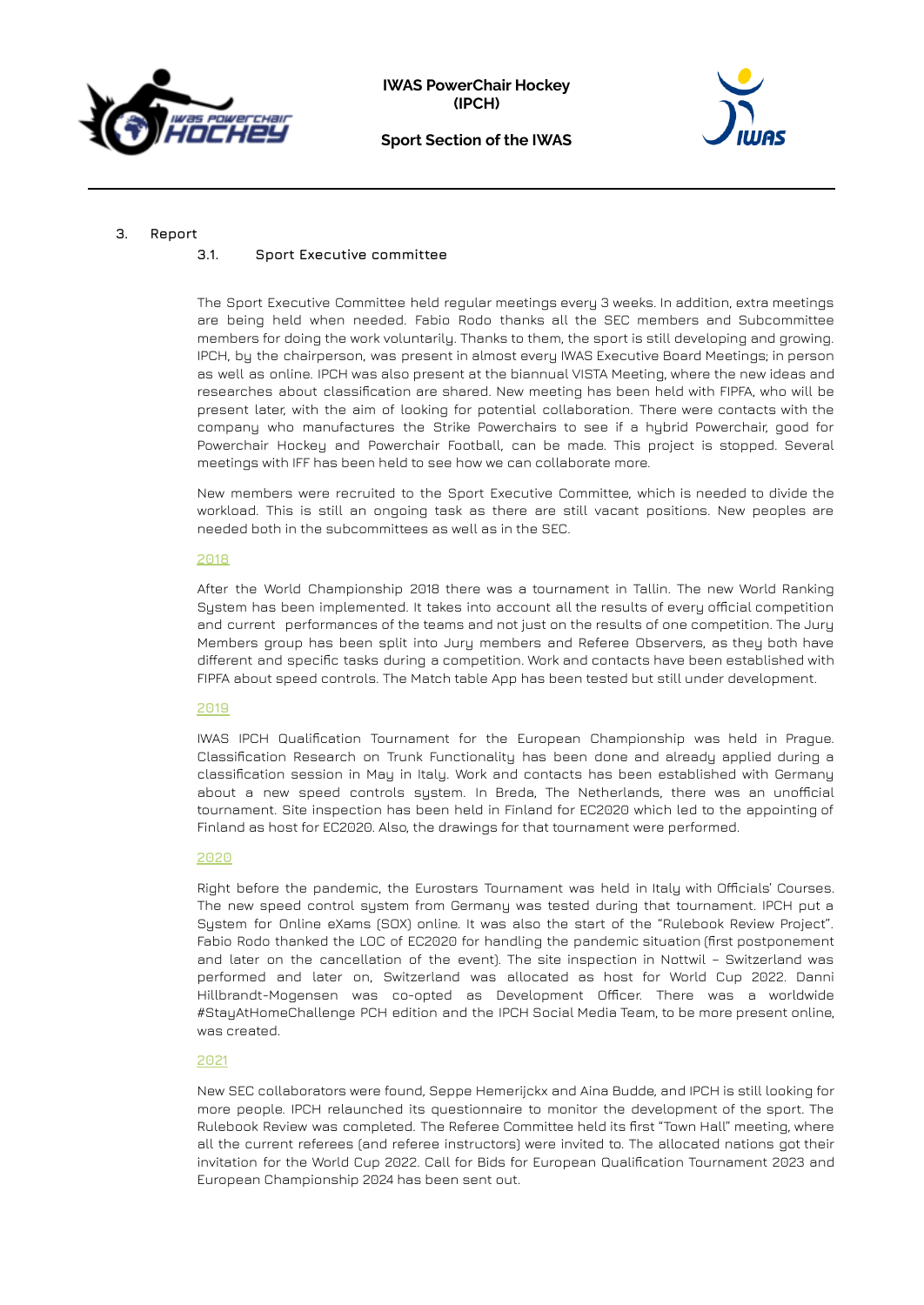



# **4. IPCH Subcommittees**

# **4.1. Referee Commission**

Davor Matijašević started explaining that the referee commission completed several projects (below more info) and new projects are coming on the way, but the commission would like to collaborate closely with referees in each nation.

The Referee Commission rewrote the rulebook to make it easier to read and understand.

The Referee Observers are now integrated into the Referee Commission.

A Referee and Referee Observer course was held and IPCH has now a new certified referee instructor.

Regular referee clinics/town halls will be organized, at least twice a year, to improve the skills of international referees. An online testing platform for referee exams, which is currently used internally, will be made available to all nations by the end of 2021.

The plans of the committee are to establish a referee course for beginners, focusing on starting nations and nations in development. The referee certification regulations will be taking care off. Shorter validity, easier to extend because also national experience will count, but therefore closer cooperation with national organisations is needed.

A coaching trajectory will be set up to assist existing IPCH referees.

As said before, international cooperation between the IPCH Referee Commission and referee leaders from all national organisations is needed to improve the level of the referees nationally and internationally.

#### **4.2. Classification Committee**

Kees van Breukelen started with the historical development of the Powerchair Hockey Classification System. The process of classification is also explained: Interview – Physical Assessment – Technical Assessment – Observational Assessment. The IPCH Classification form was updated because of the new code and rules. In Powerchair Hockey we only have 5 eligible impairments: Impaired muscle strength – Short Stature – Impaired passive range of movement – CP: Hypertonia, Ataxia, Athetosis – Limb Deficiency.

Research was done on the Trunk profiles. All this resulted in a new scheme on Trunk function in Powerchair Hockey. Half points were introduced. The division of the 1.0 point players into 0.5 point and 1.0 point players was established with the input of some national coaches who were former players. As a result of this, a flowchart is made to determine the class of the players.

Sportclass = Arm profile Ap + Trunk profile Tp = maximal 4.5. A 5.0 class player is not eligible.

The physical assessment on the trunk has been updated due to new insights.

The next project of the committee is to scrutinize the classification manual.

Anna Rossi reported that IPC is doing a review on their international standards. When it is done, IPCH will investigate if adaptation of the IPCH code is needed.

Denmark: what can be done to avoid cheating during classification?

Kees van Breukelen: classifiers are mostly physiotherapists or doctors. We have several ways of assessing a movement/muscle in our assessment toolbox. You can never 100% exclude cheating, but we are certain that it would be very hard to cheat.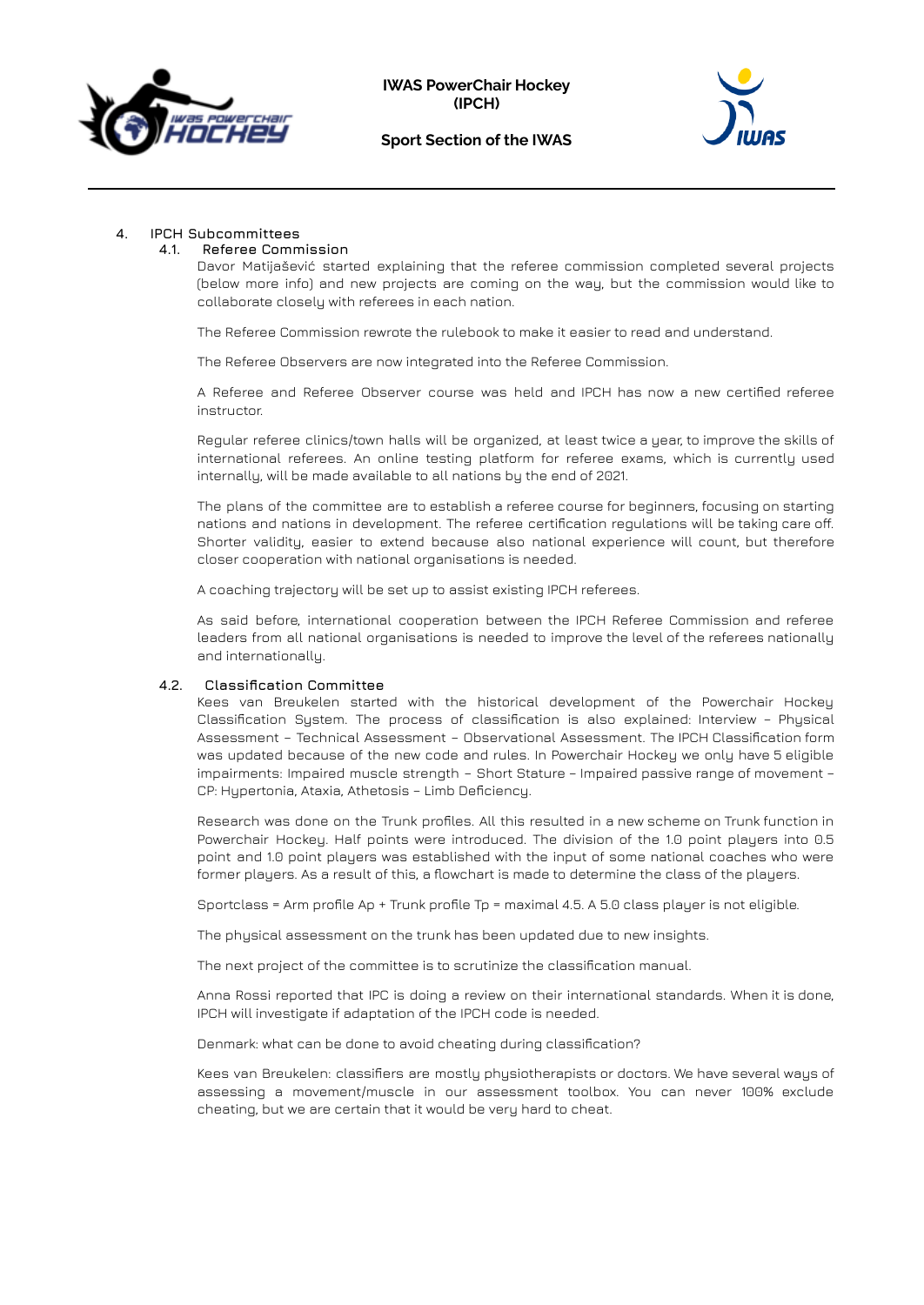



# **4.3. Jury Commission**

Dorte Berenth calls for new Jury members from different countries and ages. Because of the group split into Jury Members and Referee Observers the pool of Jury Members is very small.

Around 9 Jury members are needed at a championship, so IPCH desperately needs new Jury members!

Dorte Berenth explained what needs to be done to become a jury member and what the main tasks are during the competition.

#### **4.4. Marketing and Communication Committee**

Rasmus Dissing Nielsen starts by telling the attendees that it has been hard to create content because of the lack of events due to the pandemic. Also, here, the lack of volunteers affects the working of the committee. A new Social Media Team is created to be more present online. The goal is to have one representative from each Powerchair Hockey Nations to share what is happening in each nation.

Seppe Hemerijckx, Belgium, wasadded as assistant for Rasmus Dissing Nielsen and is in charge of the day-to-day Social Media and website.

Seppe Hemerijckx introduced himself and beside the already mentioned task he will also assist the LOC of WC2022 in their communication via Social Media and Website.

#### **4.5. Development Committee**

Danni Hillbrandt-Mogensen told the audience that the pandemic made his work more difficult. The sport is highly developed in Europe; therefore, it is important to develop the sport in more continents. So, the main focus now is on the North America continent because of the good contacts SEC has with several countries over there.

A Development Manual/handbook will be written that starting nations have a guide to start playing the sport. The IPCH Referee Commission will also be involved in this to develop their section of the manual, so starting nations have basic knowledge on how to play.

Concept "Global Development Network", a network where developing nations can have a portal to help each other, will be launched soon. A working group is set up to work this out.

#### **5. Presentation IPCH Game Rules Re-edition**

The first draft version is sent to the nation. It will be finalized soon after the Sport Congress with the results of the motion voting.

#### **6. Motions**

#### **6.1. Motions to discuss**

Motions on current IPCH Rules & Regulations which are submitted by PCH Nations and IPCH for Sport Congress 2021. During the meeting, these motions will be handled and voted on according to the IWAS Standing Order.

**Motion 1: (Italy): IPCH Game rules – C.4.5 - Protection** Request of making it mandatory to have protection all around the powerchair

**SECONDED by** The Netherlands and Germany.

**VOTING** :

| IN FAVOUR:  | The Netherlands, Italy, Germany, Switzerland |
|-------------|----------------------------------------------|
| AGAINST:    | Czech Republic, Finland, Denmark, Canada     |
| ABSTENTION: | Belgium, Spain                               |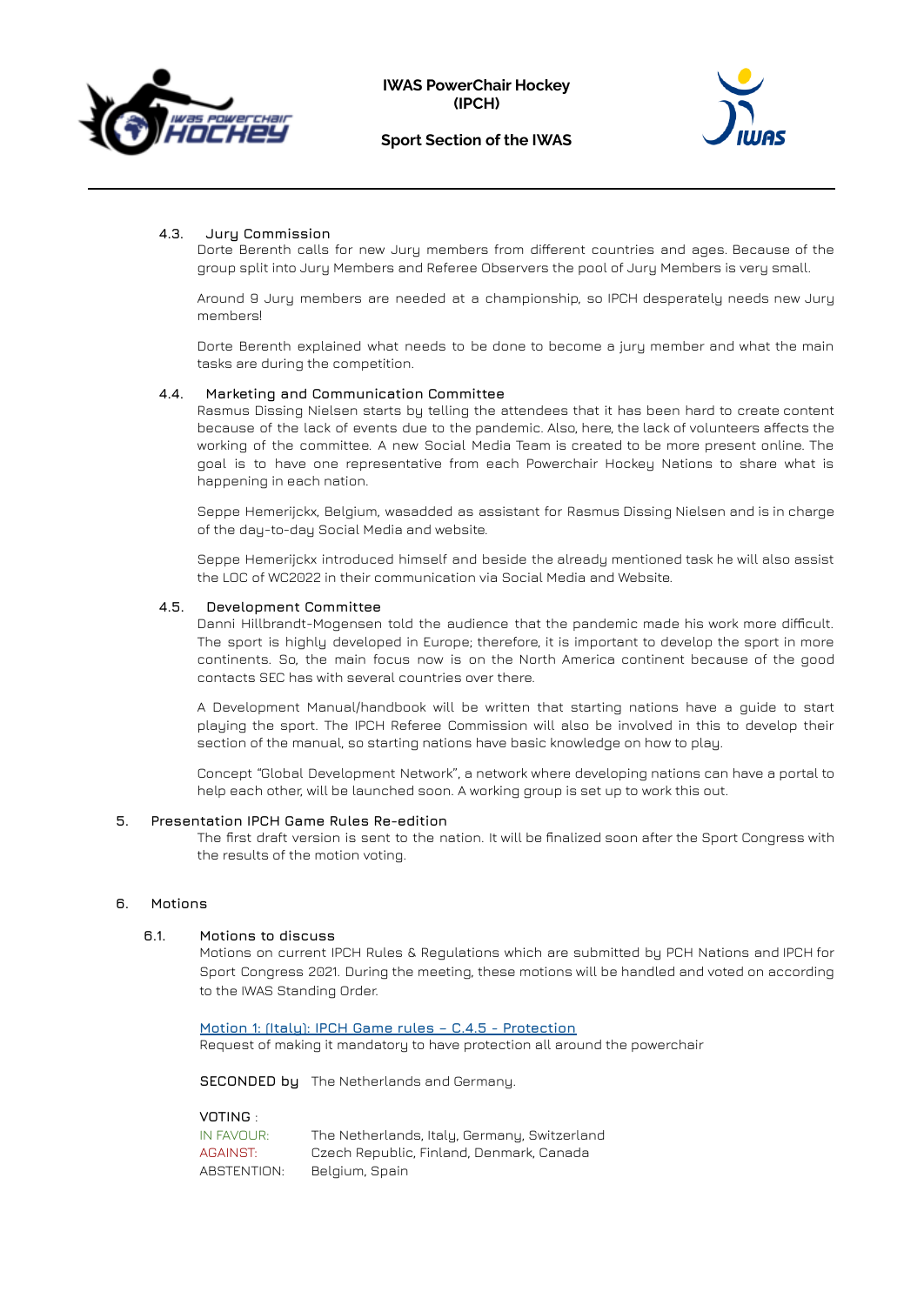

**IWAS PowerChair Hockey (IPCH)**





According to IPCH Operational Rules, there has to be a majority for the motion to be approved, so with this 4 vs 4 (and 2 abstentions) result the motion is to be considered not approved.

|                                                          | Motion 2: (Italy): IPCH Game rules - E.2.4. - Allocated Time out<br>Request the possibility to have 1 allocated time-out during extra time.                  |  |  |  |  |  |  |
|----------------------------------------------------------|--------------------------------------------------------------------------------------------------------------------------------------------------------------|--|--|--|--|--|--|
| <b>SECONDED by</b> Germany.                              |                                                                                                                                                              |  |  |  |  |  |  |
| VOTING :<br>IN FAVOUR:<br><b>AGAINST:</b><br>ABSTENTION: | Germany, Spain, Canada<br>Czech Republic, Belgium, The Netherlands, Italy, Finland, Denmark, Switzerland                                                     |  |  |  |  |  |  |
| Motion nr. 2 is not approved.                            |                                                                                                                                                              |  |  |  |  |  |  |
| Introducing the "Self Pass".                             | Motion 3: (Belgium): IPCH Game rules - J.4.7. - Free ball<br>SECONDED by Germany, The Netherlands.                                                           |  |  |  |  |  |  |
| VOTING :<br>IN FAVOUR:<br><b>AGAINST:</b><br>ABSTENTION: | Czech Republic, Belgium, The Netherlands, Germany, Canada<br>Spain, Italy, Finland, Denmark, Switzerland                                                     |  |  |  |  |  |  |
| Motion nr. 3 is not approved.                            |                                                                                                                                                              |  |  |  |  |  |  |
|                                                          | <u> Motion 4: (Finland): IPCH Game rules - J.6.9. and J.6.10 - Penalty shot</u><br>Ball or player needs to follow continuous movement towards the goal cage. |  |  |  |  |  |  |
| <b>SECONDED by Italy.</b>                                |                                                                                                                                                              |  |  |  |  |  |  |
|                                                          |                                                                                                                                                              |  |  |  |  |  |  |

**VOTING** : IN FAVOUR: Czech Republic, Italy, Finland, Canada AGAINST: Belgium, The Netherlands, Denmark, Germany, Spain, Switzerland ABSTENTION: -

Motion nr. 4 is not approved.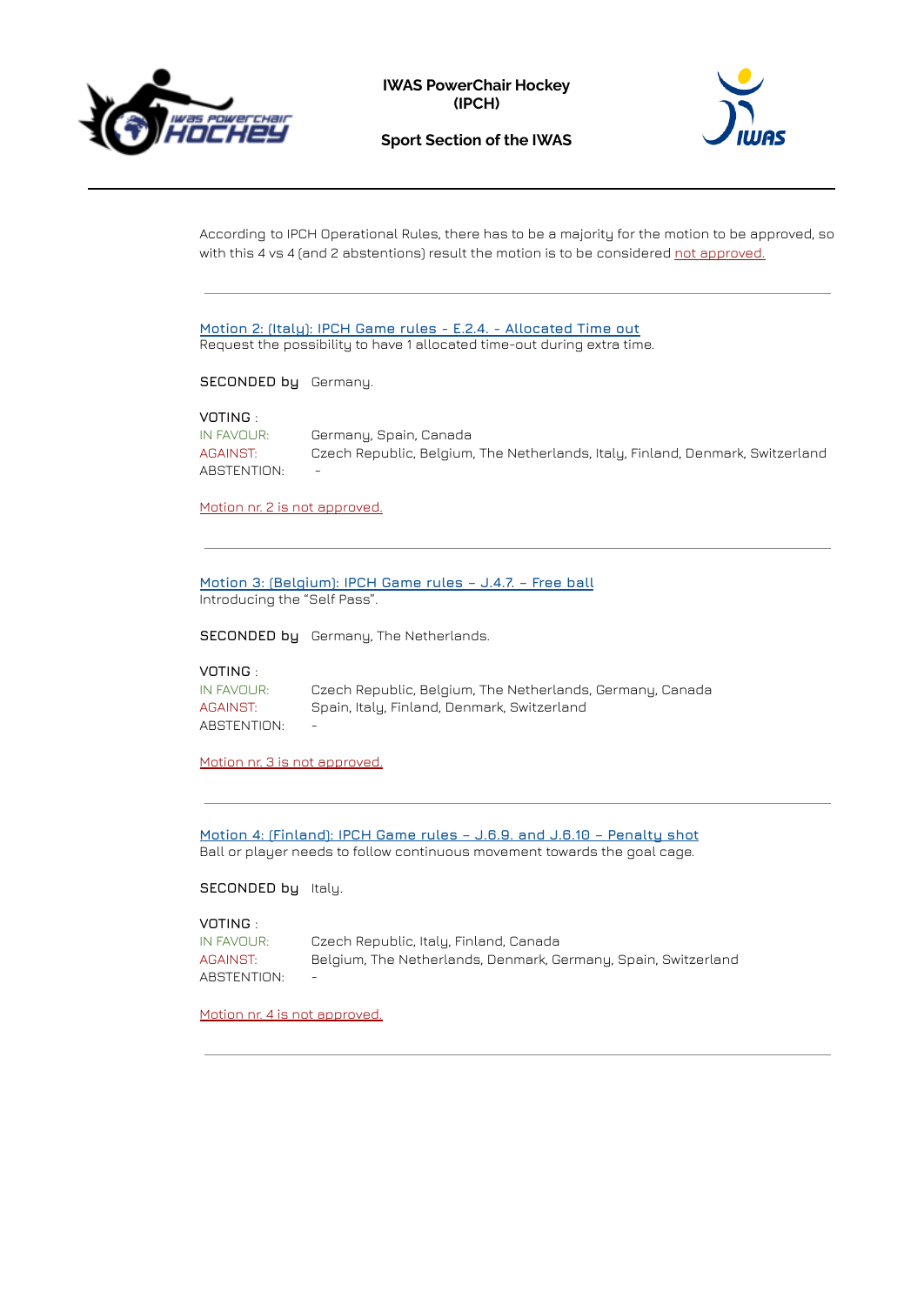





# **Motion 1: (IPCH): IPCH Game rules – Events leading to a penalty shot**

| VOTING :    |                                                                    |
|-------------|--------------------------------------------------------------------|
| IN FAVOUR:  | Belgium, Italy, Spain, Switzerland                                 |
| AGAINST:    | Czech Republic, The Netherlands, Denmark, Germany, Finland, Canada |
| ABSTENTION: |                                                                    |

Motion nr. 1 is not approved.

#### **Motion 2a: (IPCH): IPCH Game rules – termination of 2-minutes penalties after scored goals**

#### **VOTING** :

| IN FAVOUR:  | Belgium, Italy, Spain, Switzerland, Czech Republic, The Netherlands, Germany, |
|-------------|-------------------------------------------------------------------------------|
|             | Finland, Canada                                                               |
| AGAINST:    | Denmark                                                                       |
| ABSTENTION: | $\overline{\phantom{0}}$                                                      |

The Motion nr. 2a is adopted.

**Motion 2b: (IPCH): IPCH Game rules – termination of 2-minutes penalties on both teams**

# **VOTING** :

| IN FAVOUR:  | Czech Republic, Italy, Finland, Spain, Switzerland, Germany, Canada |
|-------------|---------------------------------------------------------------------|
| AGAINST:    | Belgium, The Netherlands, Denmark                                   |
| ABSTENTION: | $\overline{\phantom{0}}$                                            |

The Motion nr. 2b is adopted.

**Motion 3: (IPCH): IPCH Game rules – 5 minute time penalty with Red card**

### **VOTING** :

| IN FAVOUR:  |                          |                          |  |  | Belgium, Denmark, Spain, Switzerland, Czech Republic, The Netherlands, |
|-------------|--------------------------|--------------------------|--|--|------------------------------------------------------------------------|
|             |                          | Germany, Finland, Canada |  |  |                                                                        |
| AGAINST:    | Italu                    |                          |  |  |                                                                        |
| ABSTENTION: | $\overline{\phantom{m}}$ |                          |  |  |                                                                        |

### The Motion nr. 3 is adopted.

**Motion 4: (IPCH): IPCH Game rules – Offense committed during penalty shot**

# **VOTING** :

| IN FAVOUR: |                          |                                 |  |  | Belgium, Denmark, Spain, Switzerland, Czech Republic, The Netherlands, |
|------------|--------------------------|---------------------------------|--|--|------------------------------------------------------------------------|
|            |                          | Germany, Finland, Canada, Italy |  |  |                                                                        |
| AGAINST:   | $\overline{\phantom{0}}$ |                                 |  |  |                                                                        |

# ABSTENTION: -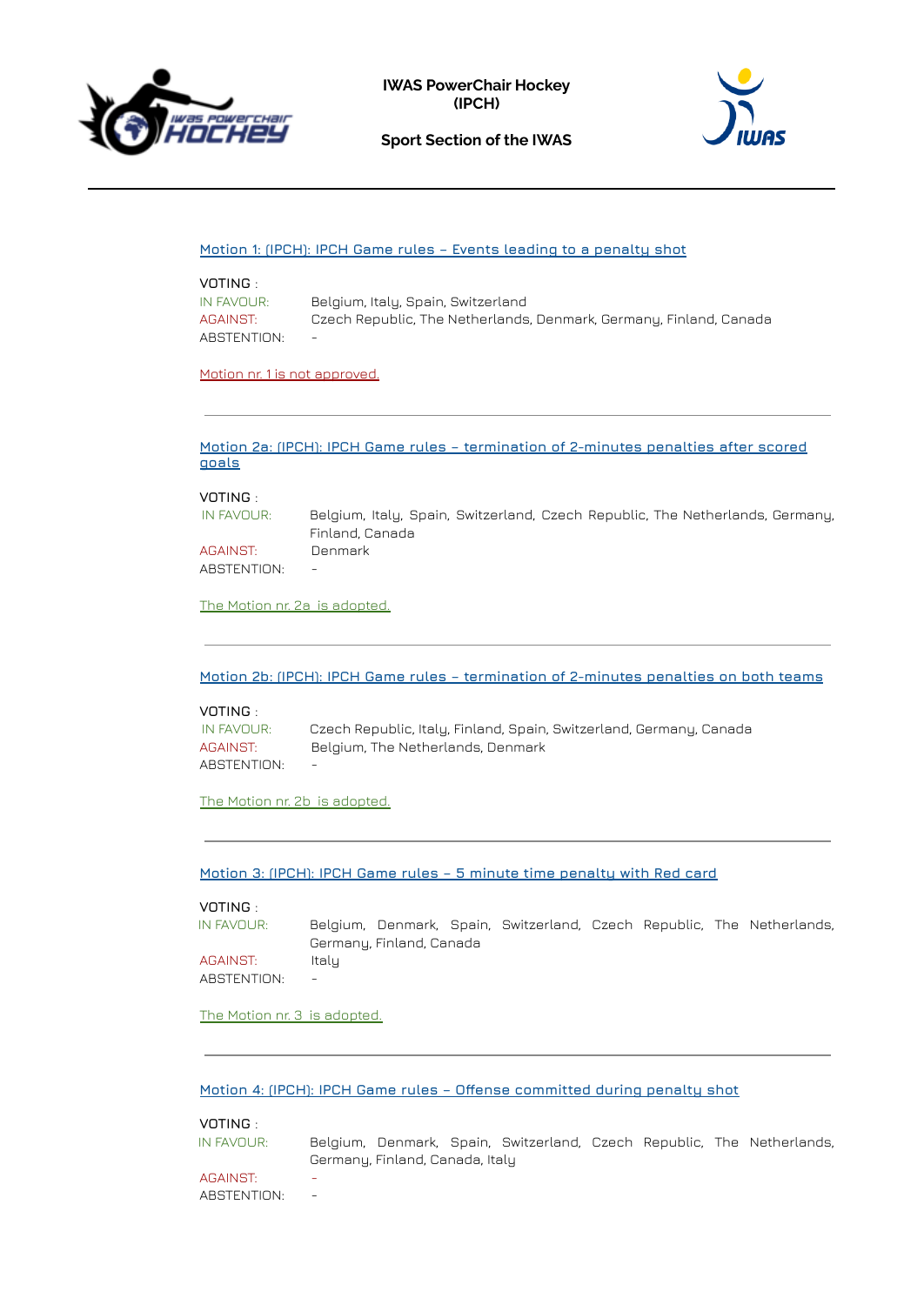



# The Motion nr. 4 is adopted.

**Motion 5: (IPCH): IPCH Game rules – Termination of Time penalties – end of extra time**

#### **VOTING** :

| IN FAVOUR:  | Czech Republic, Belgium, Switzerland, Germany, Finland, Canada, Italy |
|-------------|-----------------------------------------------------------------------|
| AGAINST:    | The Netherlands, Denmark, Spain                                       |
| ABSTENTION: |                                                                       |

The Motion nr. 5 is adopted.

#### **Motion 6: (IPCH): IPCH Game rules – Termination of Time penalties – Multiple penalties**

# **VOTING** :

| IN FAVOUR:  |                                 |  |  |  |  |  |  | Belgium, Denmark, Spain, Switzerland, Czech Republic, The Netherlands, |
|-------------|---------------------------------|--|--|--|--|--|--|------------------------------------------------------------------------|
|             | Germany, Finland, Canada, Italy |  |  |  |  |  |  |                                                                        |
| AGAINST:    | ۰                               |  |  |  |  |  |  |                                                                        |
| ABSTENTION: | $\overline{\phantom{a}}$        |  |  |  |  |  |  |                                                                        |

The Motion nr. 6 is adopted.

**Motion 7: (IPCH): IPCH Game rules – Intentionally playing the ball out the goal area to prevent a goal**

# **VOTING** :

| IN FAVOUR:  | Czech Republic, The Netherlands, Switzerland, Canada, Italy, Spain |
|-------------|--------------------------------------------------------------------|
| AGAINST:    | Belgium, Denmark, Germany, Finland                                 |
| ABSTENTION: |                                                                    |

The Motion nr. 7 is adopted.

# **Motion 8: (IPCH): IPCH Game rules – Taking places on the field after time out**

#### **VOTING** :

| IN FAVOUR:  |                                 |  |  |  |  |  |  | Belgium, Denmark, Spain, Switzerland, Czech Republic, The Netherlands, |
|-------------|---------------------------------|--|--|--|--|--|--|------------------------------------------------------------------------|
|             | Germany, Finland, Canada, Italy |  |  |  |  |  |  |                                                                        |
| AGAINST:    |                                 |  |  |  |  |  |  |                                                                        |
| ABSTENTION: | $\overline{\phantom{a}}$        |  |  |  |  |  |  |                                                                        |

The Motion nr. 8 is adopted.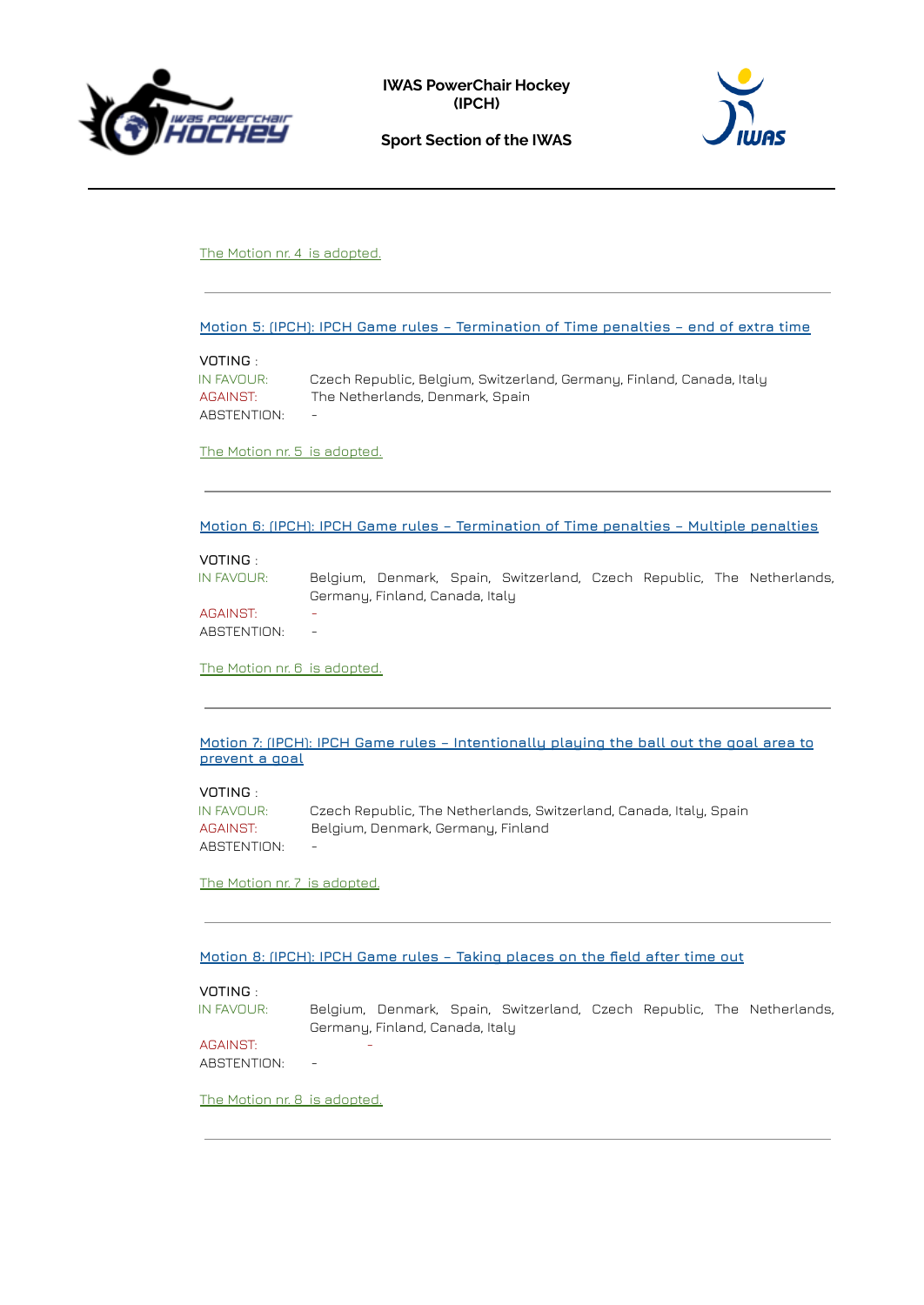





#### **Motion 9: (IPCH): IPCH Game rules – Making all the free hit direct**

# **VOTING** :

IN FAVOUR: Belgium, Denmark, Spain, Switzerland, Czech Republic, The Netherlands, Finland, Canada, Italy **AGAINST:** 

ABSTENTION: Germany

The Motion nr. 9 is adopted.

**Motion 10: (IPCH): IPCH Game rules – Free hit - distance**

#### **VOTING** :

IN FAVOUR: Belgium, Denmark, Spain, Switzerland, Czech Republic, Germany, Finland, Canada, Italy

**AGAINST** ABSTENTION: The Netherlands

The Motion nr. 10 is adopted.

#### **6.2 Adjustments**

Below you find adjustments IPCH will take in the IPCH Rules & Regulations because those concern needed text adaptations, IWAS/IPC Rules & Regulations which need to be followed, or IPCH Rules & Regulations which are already decided by a previous Sport Congress and/or changes that have been analysed and discussed among Sport Executive Committee and Head of subcommittees and are considered needed for the development of the Sport.

**Adjustment 1: IPCH Game Rules B.3.2:** The referee area shall be clearly marked and limited.

**Adjustment 2: IPCH Game Rules G1.8.:** An own goal scored correctly always counts. One point is awarded to the opponent, regardless of which player scored the own goal.

**Adjustment 3: Sign for penalty shot:** PENALTY SHOT: Show two arms crossed above the head and fists clenched.

**Adjustment 4: Position of drop nets:** In the rule 103 Goal cages, the following paragraph is added: Drop net shall be hanging at minimum of 8 cm and maximum of 10 cm inside the goal cage, measured from the back edge of the goal line.

**Adjustment 5: Inspection of the rink:** 104 Inspection of the rink: Before starting the game, the rink should be inspected by the referees. The rink should be closed, the surface clean of objects and the goal nets whole and undamaged.

**Adjustment 6: Fastening of a hand-held stick to a part of the body:** 508: A player is allowed to fasten a hand-held stick to a part of the body, if the player is unable to hold the stick and is classified that way. A player is not allowed to fix a hand-held stick to the powerchair.

**Adjustment 7: Hit-in:** add to 705, events leading to a hit-in: the ball hits an object or ceiling above the playing field.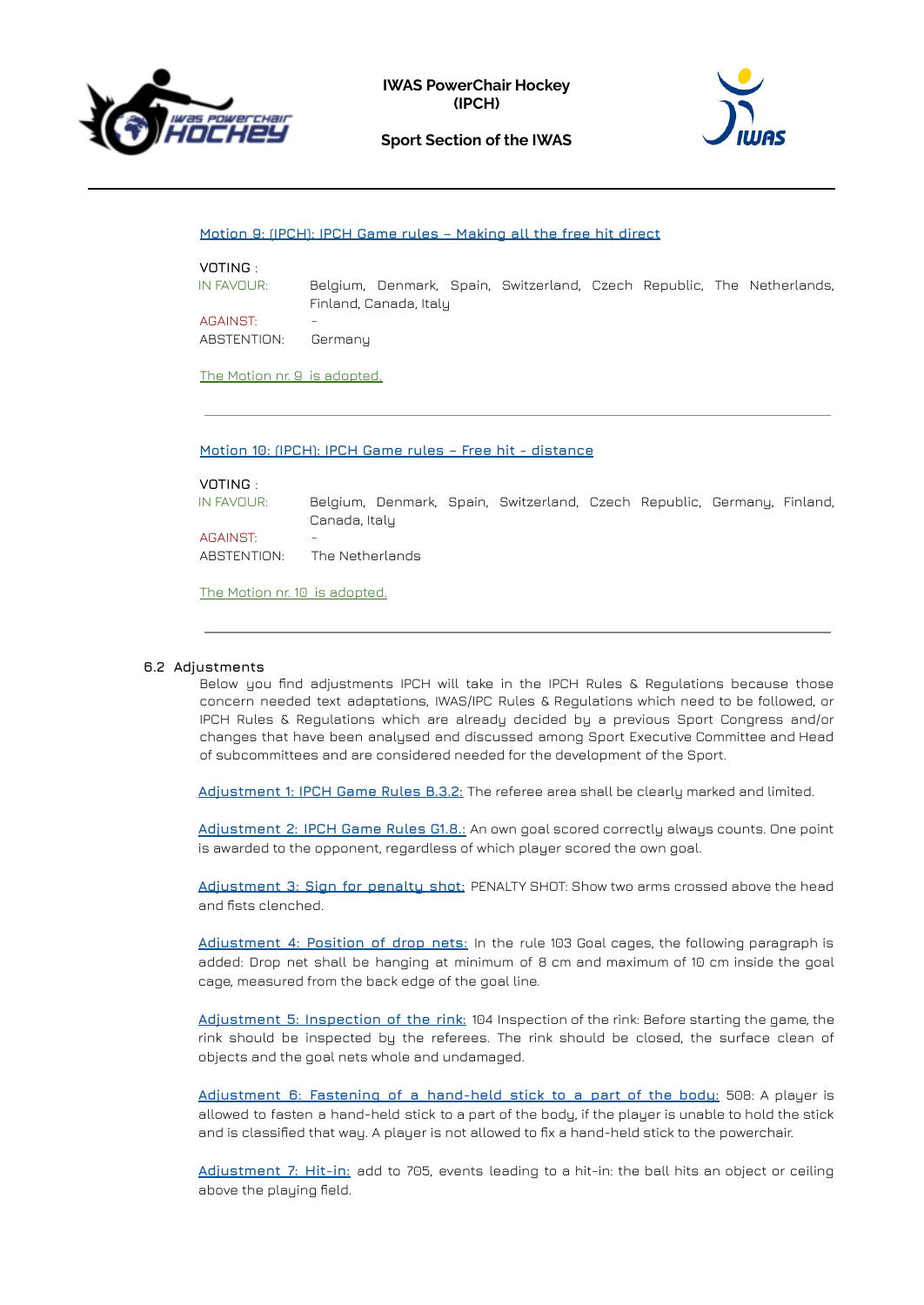





**Adjustment 8: Replacing the goalkeeper at standard situations:** in 706 and 710: Currently active goalkeeper shall take the goalkeeper ball.

**Adjustment 9: New signal for passive play:** in 611 the following will be added: In addition to verbally informing the teams, referees use the hand signal for passive play to warn the teams. As soon as play is no longer passive, referees will stop using the signal. In 803 referees must inform the team that they are wasting time before whistling verbally and by using the signal for passive play.

**Adjustment 10: Technical time-out:** add to 603, Technical time-out: Technical time-out can only be used to assist players and fix or repair the equipment and cannot be used for coaching the team.

# **Afternoon Session**

# **Roll Call was performed to see if every delegate with voting right is present.**

# **INTERNATIONAL RELATIONS:**

| Charmaine Hooper | (IWAS) |
|------------------|--------|
| Donal Burne      | (EPFA) |

3. Ricky Stevenson (FIPFA)

Charmaine Hooper thanked everyone for being present because a sport congress is key for the future and development of the sport. IWAS is in the process of merging with CPISRA (by the end of 2022) which will increase the pool of athletes which can possibly play powerchair hockey.

Ricky Stevenson thanked IPCH for the invitation. He hopes that a partnership can be developed between the powerchair sports.

Donal Byrne was happy to be present and like everyone else eager to be able to get back to our sports due to the pandemic.

#### **7. IPCH Statistics**

Nations replied to the questionnaire: Australia, Belgium, Canada, Czech Republic, Finland, Denmark, Germany, Italy, The Netherlands. This is important to have data and see the development, but also to refresh contacts and see IPCH has the right contacts.

**A call-up to the nations who did not return the questionnaire to fill it in and still return it is done!**

Good news is that all the replying nations states that NOPCH have knowledge of the international development of PCH.

Denmark, Finland, Italy and The Netherlands have collaboration with Floorball and The Netherlands also with Field hockey.

A timeline was shown when nations started. The Netherlands was the first and the most nations started between 1990 and 2000.

Germany, Italy and The Netherlands are the biggest and Czech Republic, Finland and The Netherlands have foreign clubs in their competition.

Most of the players are between 18-30 years of age and the players are more likely male.

8/10 nations use a classification system which almost all are based on the international one. **Nations are experiencing a decrease in players or players getting older. How to deal with that will be shared among the nations.**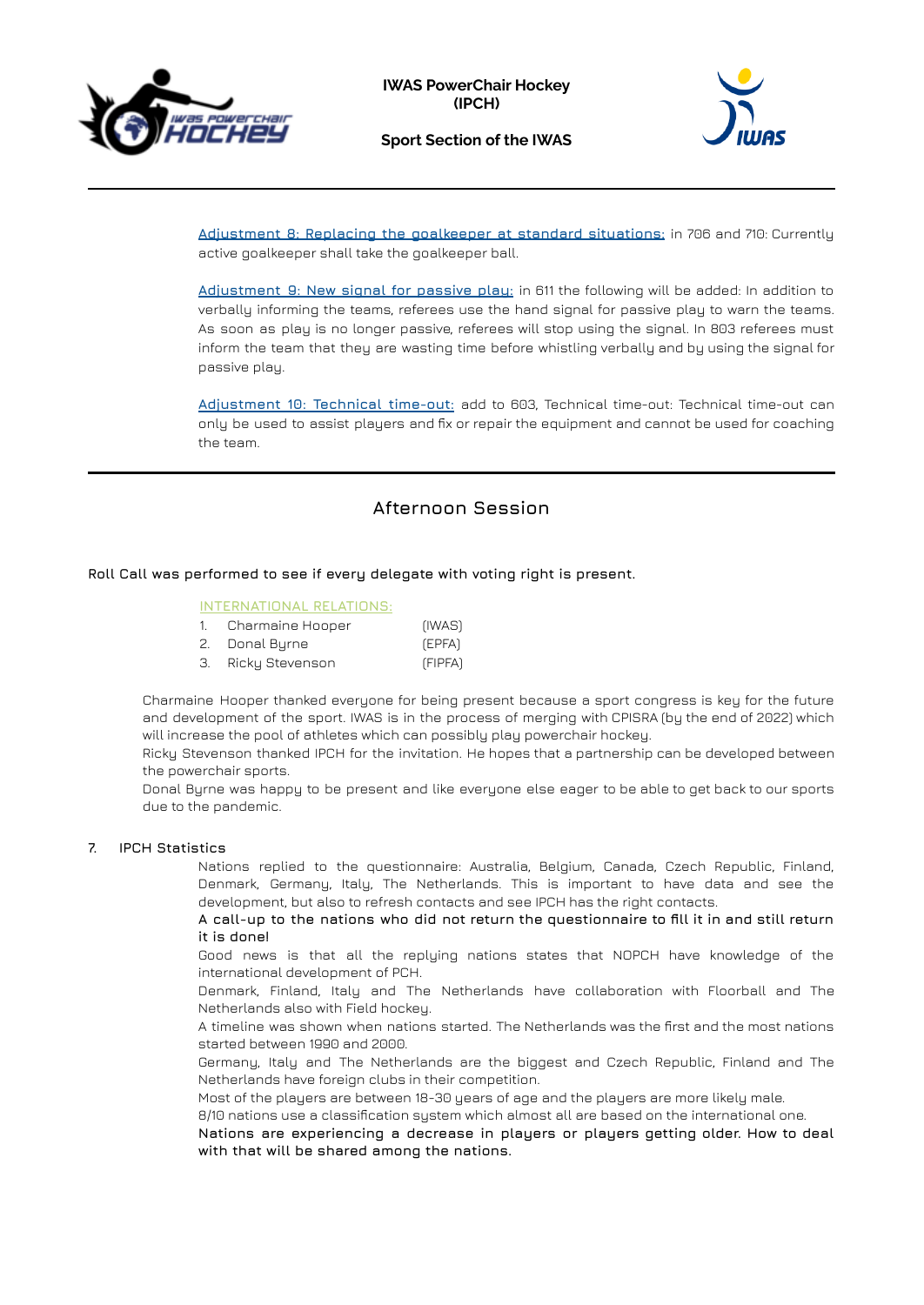



# **8. World Championship 2022**

### **8.1 Presentation of venues**

Host City will be the Swiss Paraplegic Center Nottwil – Hotel Sempachersee (Guido A. Zach Strasse 1 – 6207 Nottwil). Nottwil is a tiny town close to Luzern. The practice sport hall is in the Paraplegic Center itself.

Only team delegations and WC2022/IPCH Staff will be accommodated in Nottwil. LOC is working on packages for supporters. No single rooms will be available.

The competition venue will be in Stadthalle Sursee (St. Urban-Strasse 5 – 6210 Sursee) and it can host around 2000 spectators.

#### **8.2 Presentation LOC**

Martin Wenger, Frank Habbersatter are present during the Sport Congress as LOC members.

#### **8.3 Presentation allocated nations**

10 Teams: Australia, Belgium, Canada, Denmark, Finland, Germany, Italy, Spain, Switzerland, The Netherlands.

# **8.4 Presentation draft concept of the competition**

9-14 August 2022

#### **8.5 Next steps and deadlines**

Participation fee is 900€. Delegations can count on max 26 people. Only for legitimate and unavoidable reasons, exceptions can be requested well in advance to Technical Delegates Anna Rossi, Aina Budde and LOC.

#### **Next steps:**

- June 2021: IPCH & LOC will send the Entry Forms
- October 2021: Deadline for Entry Forms and 30% of the payment
- November 2021: IPCH & LOC will send the Registration Forms
- November 2021 Begin of 2022: IPCH & LOC will organize the Drawing Ceremony
- April 2022: Deadline for Registration Forms and 70% of the payment
- Mid-May 2022: Travel details confirmation.

**Entry form** is the official application to participate in the competition. 30% of the payment is due to confirm the participation. Name and contact details of NOSD/PCH Organizations, Head coaches, (Assistant coaches), Team managers are needed and will be used by IPCH and LOC for all organizational details and next steps to take.

**Registration Form** is the final registration of the teams which contains participants details, room plan, special needs, diets, accreditation information and photos. 70% is due with the registration. Also travel details are needed.

**Final list** is due on arrival day / controls day. This is the final list of participants who will be present at the event. This can be different from the Registration form, but changes must be communicated with the TD and LOC as soon as possible.

Clear pictures in good resolution from every member of the team delegation (including personal assistants) are needed for accreditation cards. Also group photo with all players, coaches and team manager in uniform.

In the prior months before the competition, LOC and IPCH Communication and Social Media staff might contact players and staff to create contents about the competition for promotional purposes.

Officials' Invitation will be sent in September. The registration package will be sent in November.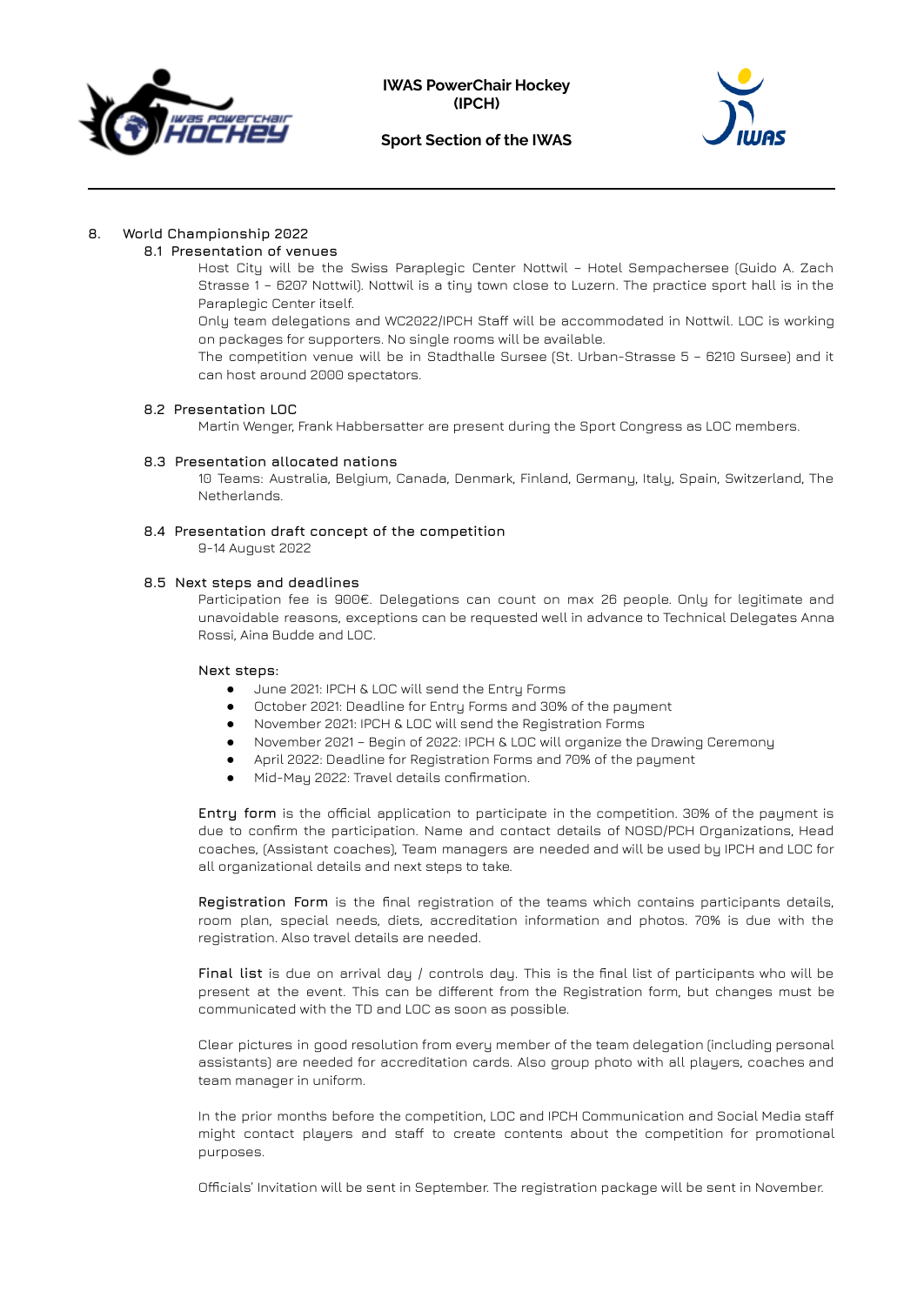



# **Dates and plan of the competition:**

- Saturday 6<sup>th</sup> August: Arrival IPCH Officials
- Sunday 7<sup>th</sup> August: Arrival Team Delegation Start of Classification session / Controls in the afternoon
- Monday 8<sup>th</sup> August: Trainings, Controls and Classification
- Tuesday 9 th August: Trainings, Controls and Classification Opening Ceremony
- Opening Matches (Game 1 and 2)
- $\bullet$  Wednesday 10<sup>th</sup> August: Group Matches  $3 8$
- $\bullet$  Thursday 11<sup>th</sup> August: Group Matches 9 14
- Friday 12<sup>th</sup> August: Group Matches 15 20 ● Saturday 13<sup>th</sup> August: Cross over Games 1 - 5
- Match for 9<sup>th</sup> and 10<sup>th</sup> place  $\bullet$  Sunday 14<sup>th</sup> August: Match for 8<sup>th</sup> and 7<sup>th</sup> place
- Match for 6<sup>th</sup> and 5<sup>th</sup> place Match for 4<sup>th</sup> and 3<sup>rd</sup> place (Bronze Medal Game) Match for 2<sup>nd</sup> and 1<sup>st</sup> place (Gold Medal Game) ● Monday 15<sup>th</sup> August: Departures
- Sport Congress (possibly)

Final schedule and match schedule are planned for release between May and July 2022.

# **9. Anti-Doping: Procedures and Guidelines**

Dr. Guzel Idrisova – Head of IWAS Anti-Doping

Dr. Guzel presented herself and the further structure of the presentation.

#### **What is doping?**

Doping is defined as the occurrence of one or more of the 11 Antidoping rule violations of the World Anti-Doping Code.

The World Anti-Doping Code was created in 2003 and the last version of November 2019 is effective from 1 January 2021.

IWAS Anti-Doping code, compliant with the World Anti-Doping Code, came into force on 1 January 2021. The IPCH World Championship 2022 will fall under this code.

IWAS is also responsible for handling the TUE applications.

#### **Athlete's rights and responsibilities**

- To be available for sample collection at all times
- Is responsible for what the athlete ingest and use
- Need to inform medical personnel of their obligations not to use Prohibited Substances and Methods
- Is responsible to ensure that any medical treatment does not violate anti-doping policies and rules
- Need to disclose to their NADO and IF any decision relating to committing anti-doping rule violation
- Need to cooperate with Anti-Doping Organizations
- Need to disclose the identity of their support personnel to any Anti-Doping Organizations

The rights of the Athletes are clearly set out in the Athletes' Anti-Doping Rights Act.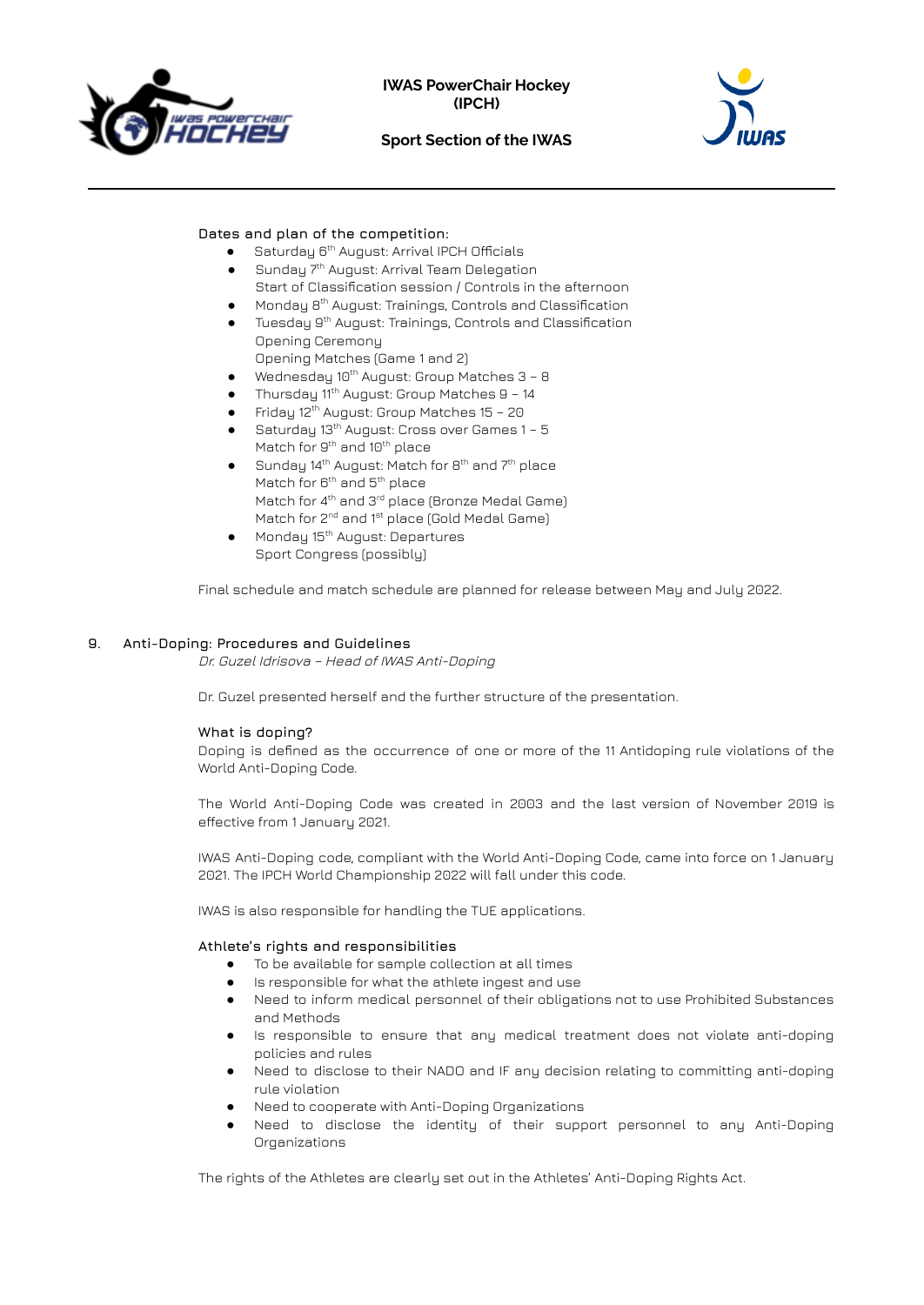



The prohibited List, which identifies the substances and methods prohibited in- and out-of-competition, is updated annually and is on the WADA website. There are also risks involved, associated with the use of supplements.

All this info can be found on the WADA website.

If an athlete, for medical reasons, must take banned medicines or methods, the athlete, with help of a doctor, can apply for a TUE (Therapeutic Use Exemption) to IWAS TUE Committee through **ADAMS system** via the National Anti-Doping Agency well before the event.

If the athlete's TUE is approved, the athlete can take the medicines. If the TUE is not approved, the athlete, via the NOSD, can appeal to WADA.

# **Doping control procedure**

Athlete notification Doping control station Sample collection

Evading sample collection, refusing or failing to submit to sample collection without compelling justification by a duly authorized Person is an anti-doping rule violation.

An athlete with a disability should inform the Doping Control Officer that he/she needs an assistant and can use a urine collector or drainage system (provided by himself/herself).

# **New International Standard for Education**

An athlete's first anti-doping experience should be related to education, not doping control.

The educational tools can be found on the WADA website.

#### **10. Collaboration & Future Development**

Anna Rossi underlined again that a lot of work is done by only a few volunteers, and SEC is constantly seeking for new collaborators. More hands make the work lighter. Even if you only have a few hours a month, it will be a big difference. Also, more collaboration is needed between the IPCH and the nations.

Out of the IPCH questionnaire, Nations requests cooperation in the education of coaches, referees, classifiers, players. Assisting in networking and establishing relationships with the global community. Standardize International Rules to encompass North American & European Aspects of the game.

Anders Berenth stated that Denmark can use help. Finding new players is difficult. Denmark does a recruitment process for athletes with CP. Anna Rossi stated that IPCH invites to every competition representatives from national and international organizations for patients with a disability. For example, OI European Federation, Muscular Dystrophy Organizations.

Danni Hillbrandt-Mogensen told the congress that the aim of the Global Developing Network is to put up a platform where nations can share ideas and experiences. Danni also encourages nations to look for volunteers to be part of the network or the development committee.

John Blackburn would like to know which nations who want help from IPCH and who doesn't so that those who doesn't want help, can share their dos and don'ts to other nations. Anna Rossi replied to John what the plans are regarding development, which was said during the congress when John Blackburn was absent.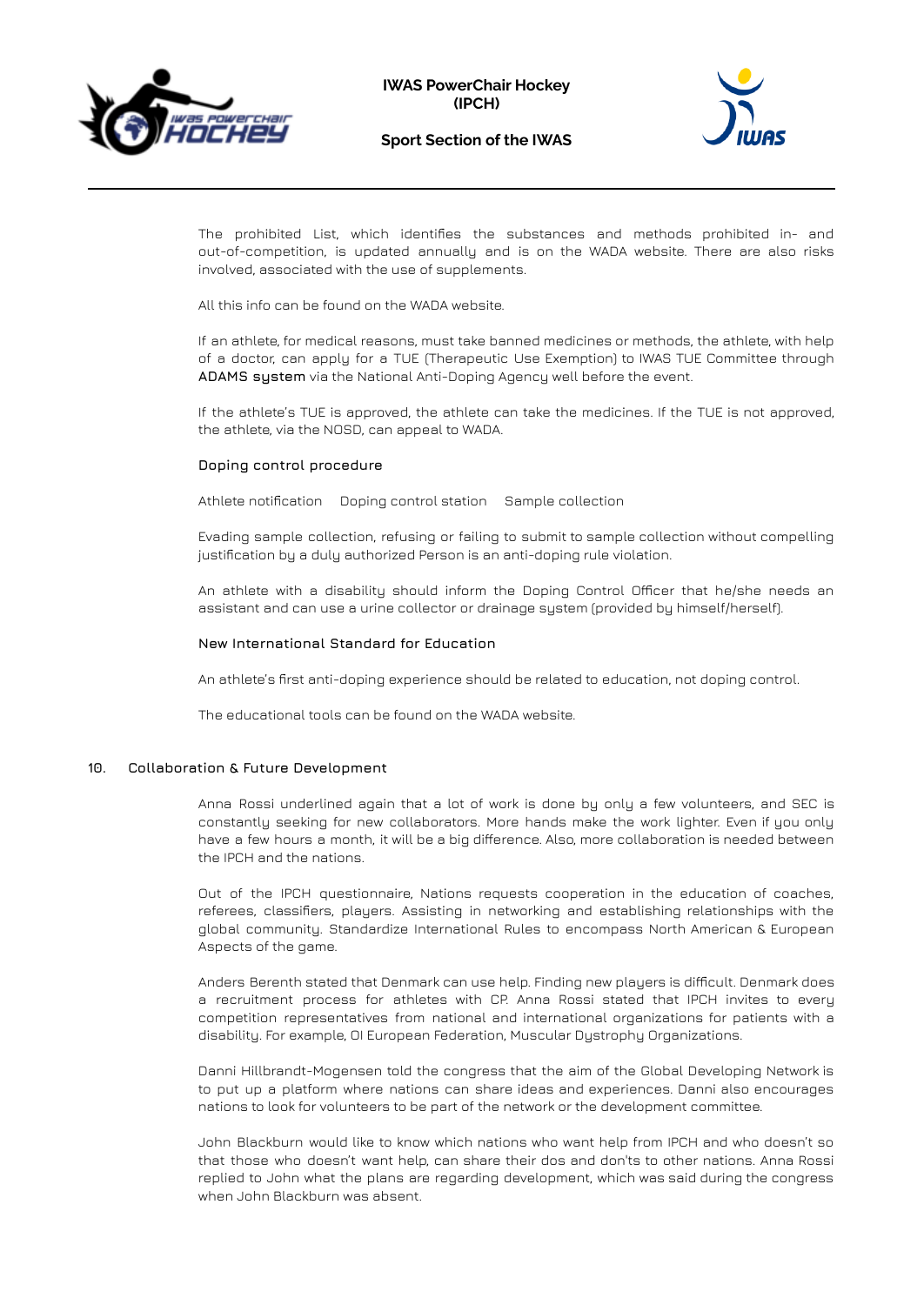



Fabio Rodo informed the congress that IPCH does not only need new volunteers to reduce the workload, but also as important to have other points of view on the different aspects IPCH is dealing with.

Ad Hagenaars and Dick Cochius had prior to this congress meetings with other nations and they would like to have it on a regular basis. The topics would be chosen in front. Radka Kucirckova would like to take part in it. Also, Julian Wendel, Alex McLean are standing behind this proposal. IPCH encourages it and will facilitate and moderate it. Ricky Stevenson is telling the congress that FIPFA is already doing this with success. More people got engaged. FIPFA is holding these meetings in zones, because of language barriers.

Radka Kucirckova suggests that fundraising should be done in order to have some people get paid for doing the IPCH work so the sport can get more professional and grow faster instead of running it all on volunteers. Fabio Rodo agreed to it, but underlined that the position of Fundraiser for the committee is still open and needed to be filled in in order to sustain the development of the sport.

Julian Wendel put his idea on the table that well-developed countries should form a partnership with developing nations in order to help each other. This is done on club level in Germany and with relation to Powerchair Football. Hetty Wieringa is working on a research project about powerchair hockey development. After publishing, the study will be translated in English. Hetty investigated the influence of Powerchair Football on Powerchair Hockey and the fact that medically they are more advanced nowadays to detect disabilities and start treatment in an early stage. So, the group of potential players are getting smaller. Fabio Rodo doesn't see Powerchair Football as a threat because only a small group of players are eligible in both sports. It is better to find together a way to find the new potential players.

Anna Rossi indicated that in Italy both sports are in one federation, so players can choose easily.

Kenny Verbraekel expressed his opinion that on grass root level, it is advisable to work together, but at international level, Kenny thinks the players need to pick one or the other as playing both sports at the highest level will not be possible. Anna Rossi's reaction to that is that you need a big group playing the sport in order to be able to select the best players on the elite level, and getting people to do sport is something a national and international federation should focus on.

Charmaine Hooper stated that better treatment influences the pool of potential players, but there will always be new illnesses, new diseases that can provide new players. Classification and the minimal/maximal disability list, will take an important aspect in this.

#### **Tournaments, friendly matches, training sessions**

During the upcoming World Championships 2022 many players need to be classified, due to expired FRD status and new players. IPCH wants to encourage nations that if they want to organize an event, they should think of holding also a classification session so the pressure of the classification session during the WC2022 can be lowered.

#### **Opportunities for Officials Education**

IPCH is looking for opportunities to organize courses for officials. Some roles do need new people, otherwise tournaments can get in danger. Nations should look actively inside their own nation to find interested people to become official. There are talks between IPCH SEC and Germany to organize a referee course. Think of training camps for National teams, official or unofficial friendly matches, club tournaments, … to combine it with courses. The Netherlands are investigating the possibility to organize a small National team tournament, in May next year, maybe in combination with courses.